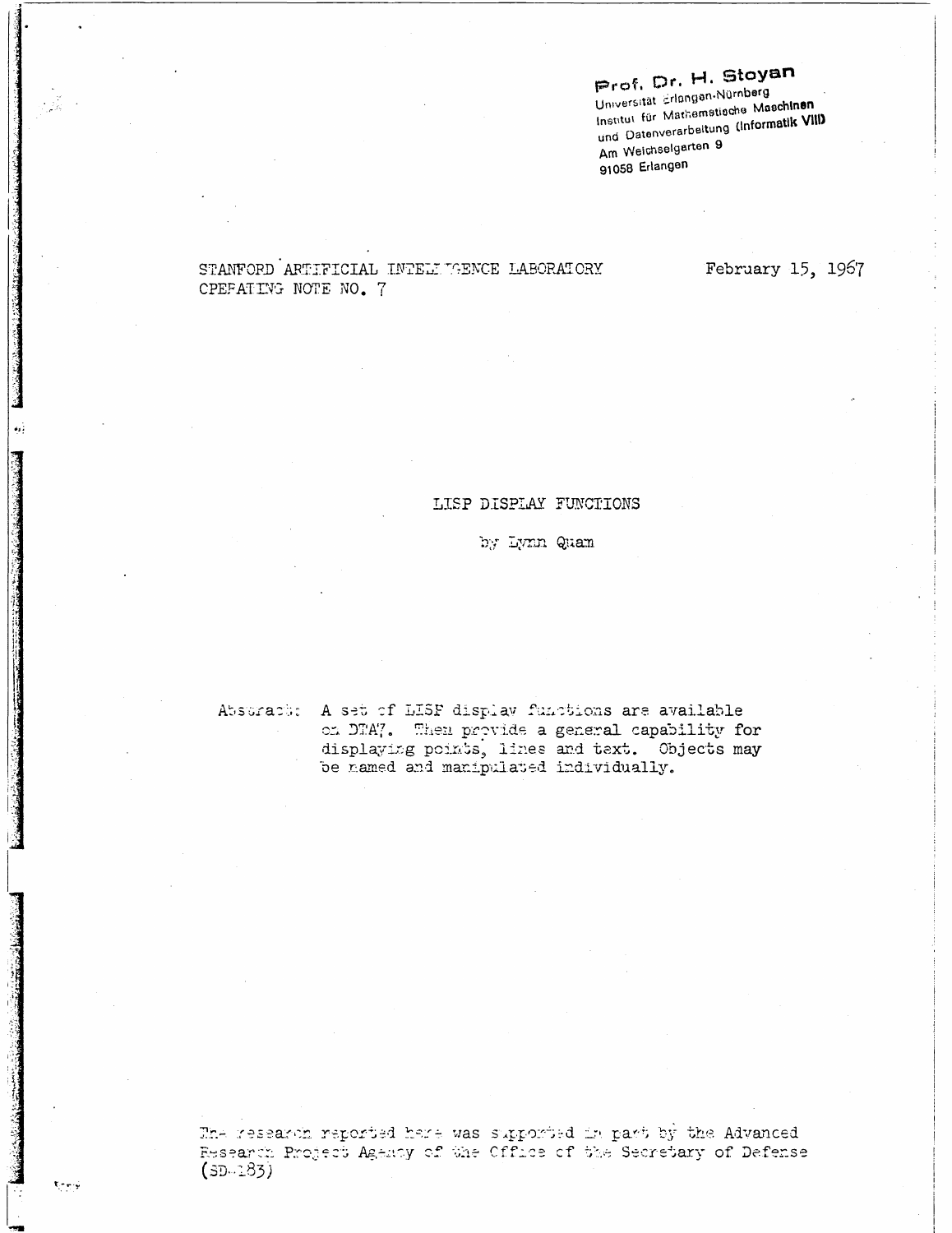#### LISP DISPLAY FUNCTIONS

#### by Lynn Quum

#### SUBFRAMES

To provide convenient use of displays in LISP, a set of display functions is available. These functions are oriented to constructing subframes (i.e., parts of the frame to be displayed) which together make an entire frame. Subframes may be named and operated upon individually, but the components of a subframe may not be operated upon. In order to change a part of a subframe, it is necessary to regenerate the entire sub frame, making appropriate changes to those parts of interest. Parts of subframes which are modified frequently should be changed to separate subframes.

#### COORDINATE SYSTEM

The positioning of objects *in* the display specified by a vector  $(X_1Y)$  starting at the origin. The absolute scaling of the X and Y axes is controlled by the global variables DISPHSCALE, DISPVSCALE, respectively, which specify the number of resolution elements on the display per unit in the coordinate system. For instance if DISPHSCALE =  $5$  and DISPVSCALE = 1, the vector  $(3, -7)$  designates the point 15 resolution elements right of the origin, and 7 resolution elements down. When the scaled location of a vector is non-integral, rounding to the nearest resolution element occurs.

#### FUNCTIONS

',' . , "

 $"$   $"$   $"$   $"$ 

 $\mathbb{R}^n \setminus \mathbb{R}^n$ 

, ' , , '

I~' ",:,." " ~'" l,.":'··· ...

I' , "

 $\mathcal{N}_\P$  :  $\mathcal{N}_\P$ 

' ', .. , : ""

 $\mathcal{L}_{\mathcal{A}}$ 

line is a little of the little of the little of the little of the little of the little of the little of the li

The following control functions are implemented.

A) (DISPINIT L S) where L specifics the number of words to be allowed for the display buffer, and S the maximum number subframes to allow.

This function must be executed to initiate the display and This function must be executed to initiate the display and set up the display buffer. It should be called only once for a given core image, since it steals storage from binary program space.

 $B$ ) (GENERATE S X) where S specifies the subframe to be generated and X is a list of display functions. This function is used to generate and display a subframe. If that subframe had existed previously, the storage previously used is recovered, and the subframe is regenerated as specified.

. . .' .. " . ~:;'; ,"'.:" <sup>1</sup>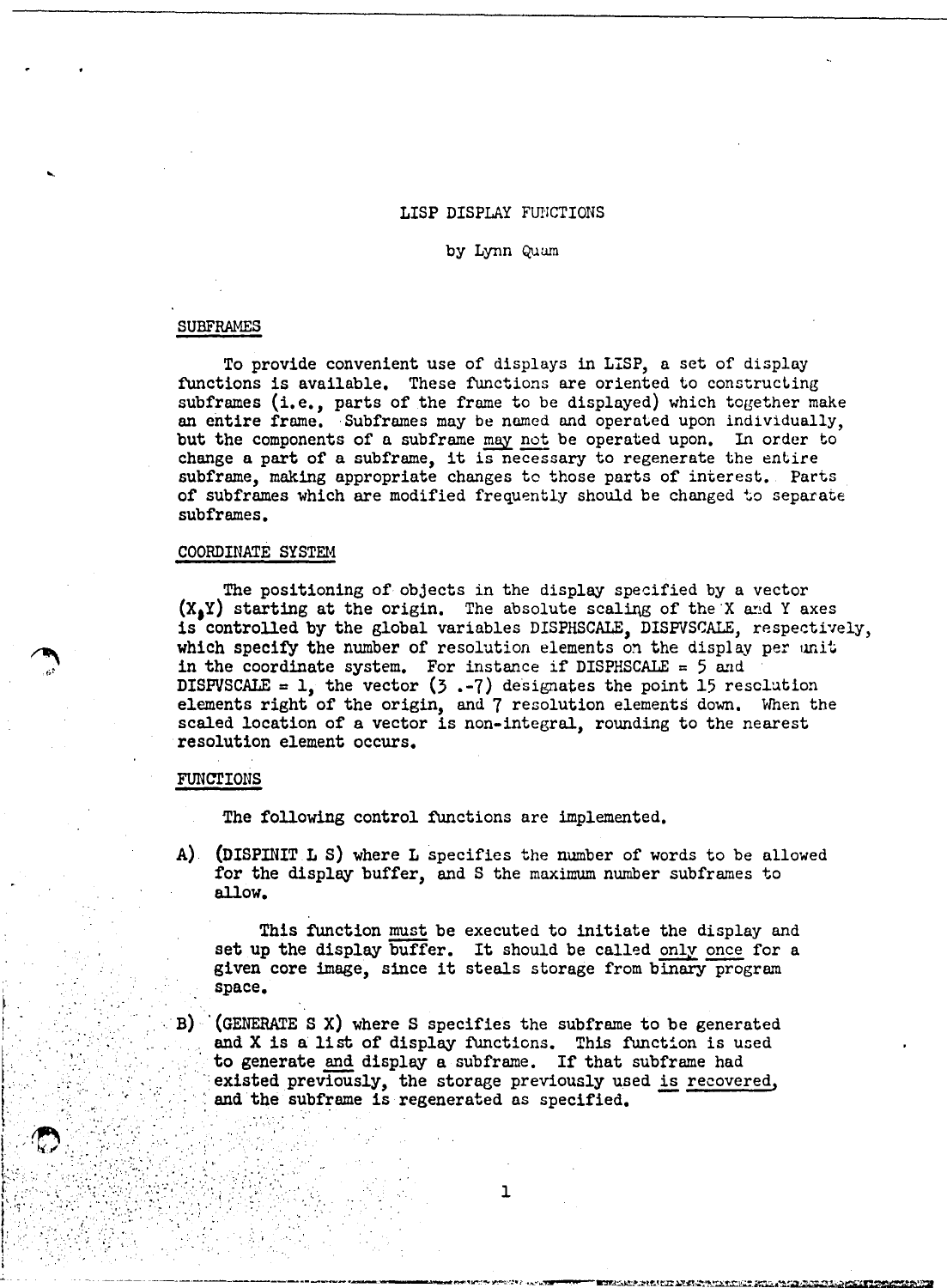#### DISPLAY FUNCTIONS

 $\overline{\phantom{0}}$ 

......

Display functions are normatly used as arguments to generate. They are:

1) (POINTS P1  $P2$   $P3$  ... Pn)

where each of the Pi's is a point specifier. This function generates a point at each of the specified locations.

<sup>A</sup>point specifier is any expression which evaluates to a dotted pair of 2 numbers.

Examples of legitimate point specifiers:·

(1 • 3.97) where previously we did (SETQ Ql  $(1 \cdot 3.97)$ )  $(\text{CON } 1 \, 3.97)$ <br> $(A \cdot A)$ where A and B were previously SETQ'D to numbers. ((PLUS A 1). (TIMES B 5)) where A and B were previously SETQ'D to numbers.

2) (DRAW P1  $P2$  P3  $\ldots$  Pn)

where each Pi is a point specifier.

This function draws lines between the points  $P_i$  and  $P_{i+1}$ . Lines are generated by a sequence of points sufficiently close together to give the illusion of a line. The number of resolution elements between these points is controlled by the global variable DISPIHC.

3) (LINES  $(P_{11} P_{12} \cdots P_{1n} (P_{21} \cdots P_{2n}) \cdots (P_{m1} \cdots P_{mn}))$ where each  $P_{i,j}$  is a point specifier.

This function performs DRAW. on each list of points, that is it draws line between

 $P_{ij}$  and  $P_{ij+1}$  for each i and j.

4) (TEXTQ P1 (THIS IS TEXT)

where Pl is a point specifier.

TEXTQ displays the text (in this case "(THIS IS TEXT)")

2

*--..... ';:·,)1,71:* ~. ,...\_. --.. --........... -------\_r.T"t m~:.·"·· .... nE---.... -..,I ..... I •• ISiI-'I-.I11'--\_\_\_\_\_\_\_ 1iEiII . • ',.

) ..

! i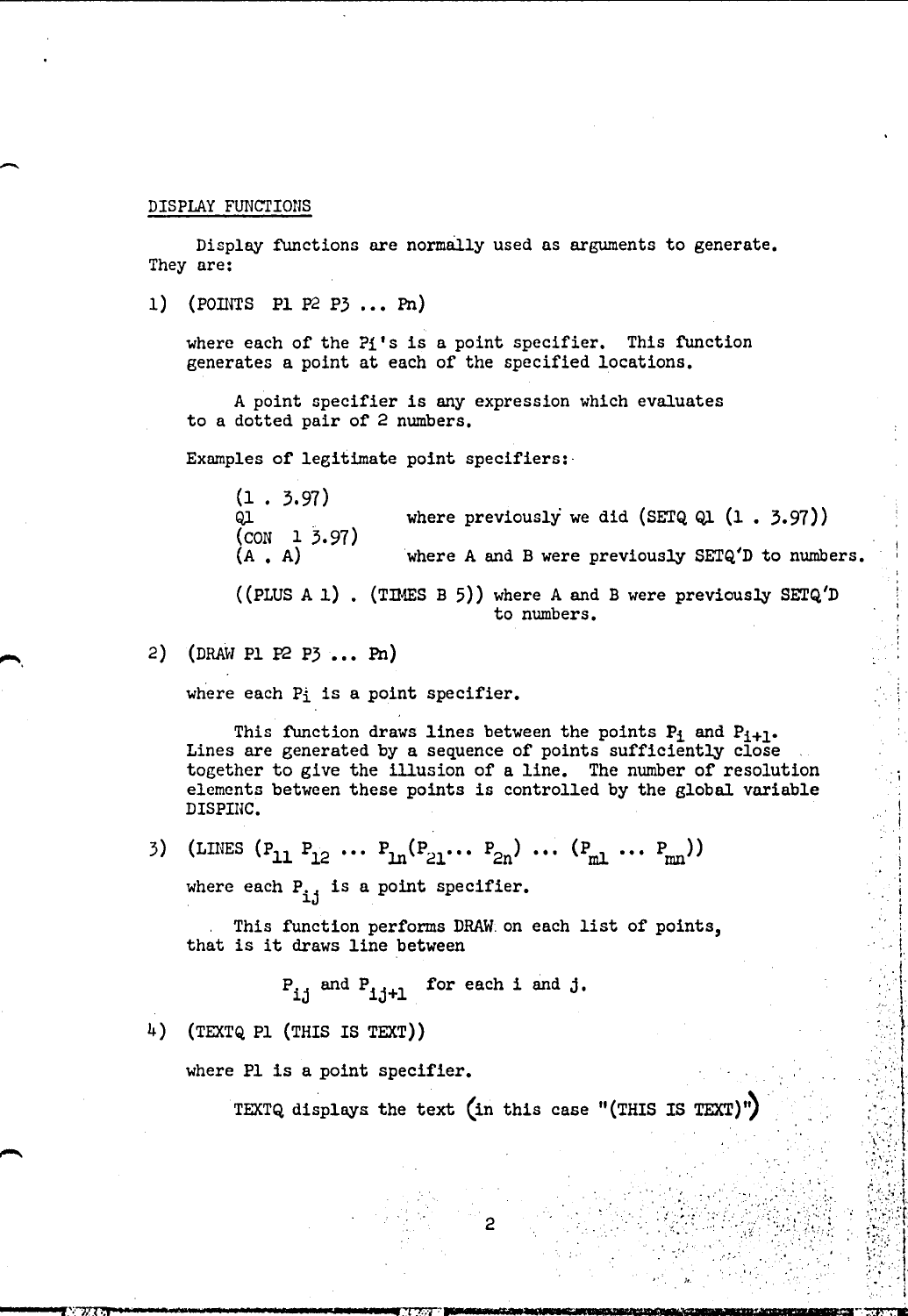starting with the lower left side of the left most character at the point Pl. The following global variables control text generation:

controls the number of characters on a line. DISPLL

**DISPCHSIZ** controls the character size.

**DISPLSPACE** controls the vertical spacing between lines; in resolution elements.

5)  $(TEXT P1 T)$ 

where Pl is a point specifier and an expression which evaluates to an s-expression.

TEXT displays the text specified by the s-expression T, starting at point Pl as with TEXTQ.

For both TEXT and TEXTQ, the text is displayed exactly as PRINT would type it.

6) (PIGEN X Y) plots a point at  $(X Y)$ .

## **OTHER CONTROL FUNCTIONS**

 $C_{\bullet}$ (BLANK S) where S is the name of a subframe. (S is evaluated, so usually it must be (QUOTE FOO))

This function erases (stops displaying) the subframe S, but does not destroy it.

- D. (UNBLANK S) as with BLANK, but UNBLANK redisplays a previously BLANKED subframe.
- E. (DESTROY S) as with BLANK but DESTROY gets rid of the display buffer for S and recovers its storage.
- F. (RESTART)

If it is necessary to reenter the LISP system from the TS system using START, you must call (RESTART) to turn the display back on.

## **EXAMPLES**

To draw a unit square centered at the origin whose name is UNITSQUARE: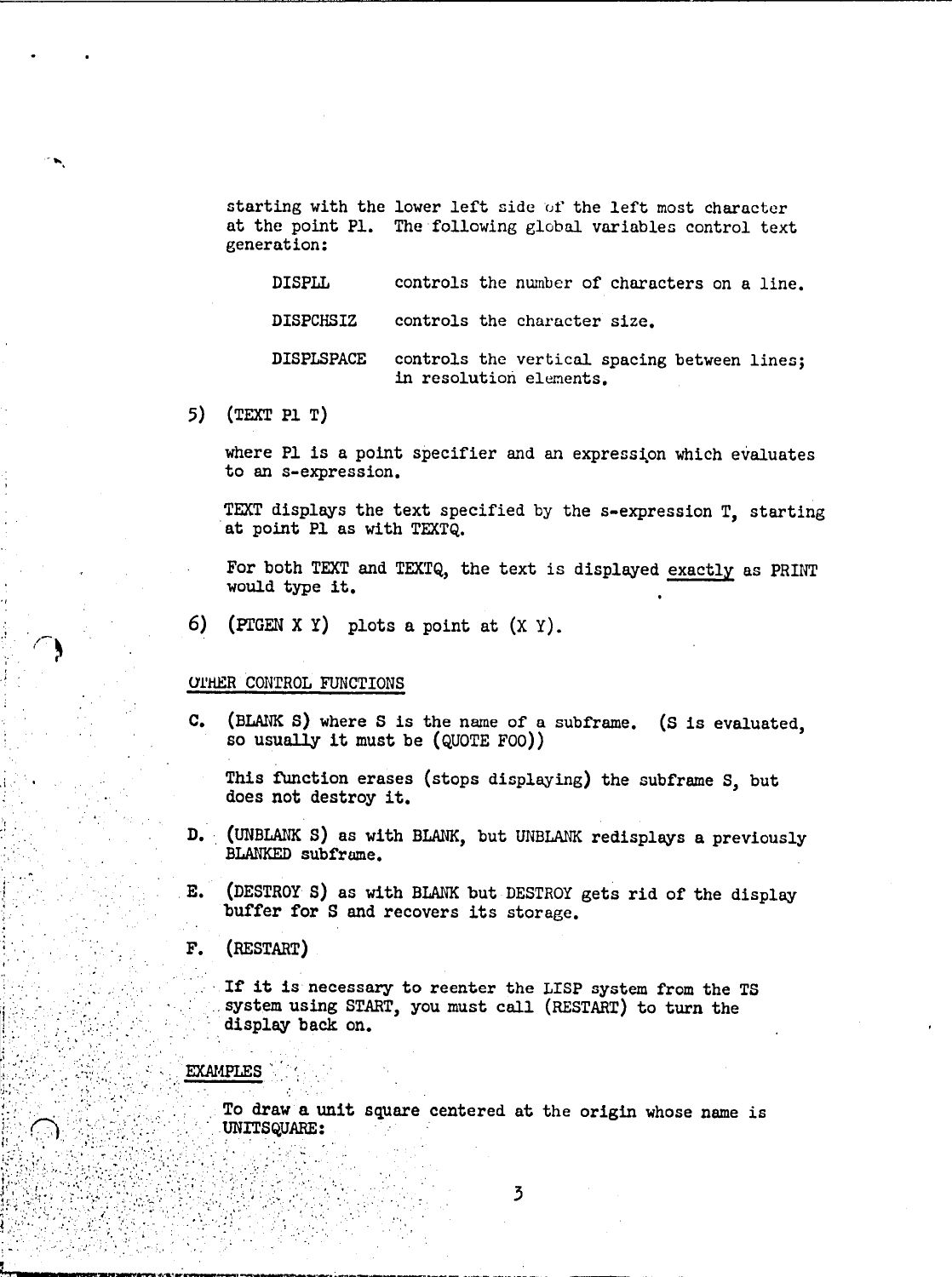(GENERATE UNITSQUARE (DRAW  $(-.5 \cdot -.5)(-.5 \cdot .5)$ )  $(.5 \cdot .5)(.5 \cdot -.5)$ 

 $(-.5 - .5))$ 

To remove UNITSQUARE from the screen:

(BLANK (QUOTE UNITSQUARE))

-.

To plot points at the verticies of UNITSQUARE, and call them VERTICIES:

(GENERATE VERTICIES (POINTS  $(-.5 \cdot -.5)(-.5 \cdot .5)$ )

 $(.5 \cdot .5)(.5 \cdot .5)$ 

$$
(-.5. -.5))
$$

To plot the point  $PI = (-5, 0)$  and label it with its name and coordinates:

(GENERATE PI (POINTS $(-5, 0)$ ) (TEXT  $(-4.5, 0)$ )

 $(LIST (QUOTE P1)(QUOTE (-5 . 0))))$ 

To plot the function  $f(x)$  from A, B  $(A < B)$  with an increment of I, we may define the function plot:

(DE PLOT (F A B I)

 $(COND((LESSP B A) NIL))$ 

 $(T(PROG2(PIGEN A (F A))(PLOT F (PLUS A I) B I))))$ 

(PIGEN X Y) is a function which plots a point at  $(X, Y)$ . To plot the function  $f(x) = x^2 -5$  from -5 to 5 with increment .1: (PLOT (QUOTE (LAMBDA  $(X)$  (DIFFERENCE (TIMES  $X$   $X$ ) 5)))

4

, . iv  $\mathcal{L}_{\mathcal{A}}$ 

. . "

 $\mathbf{v}$  ,

'"

 $\sim$   $\sim$   $\sim$ 

,i

': "  $\frac{1}{1}$ , ':t  $\cdot$  .  $\cdot$  :

· -.,\ .".1  $"$  .  $'$ 

" ,

, and the set of  $\mathcal{L}$  , and  $\mathcal{L}$ 

-5 5 .1)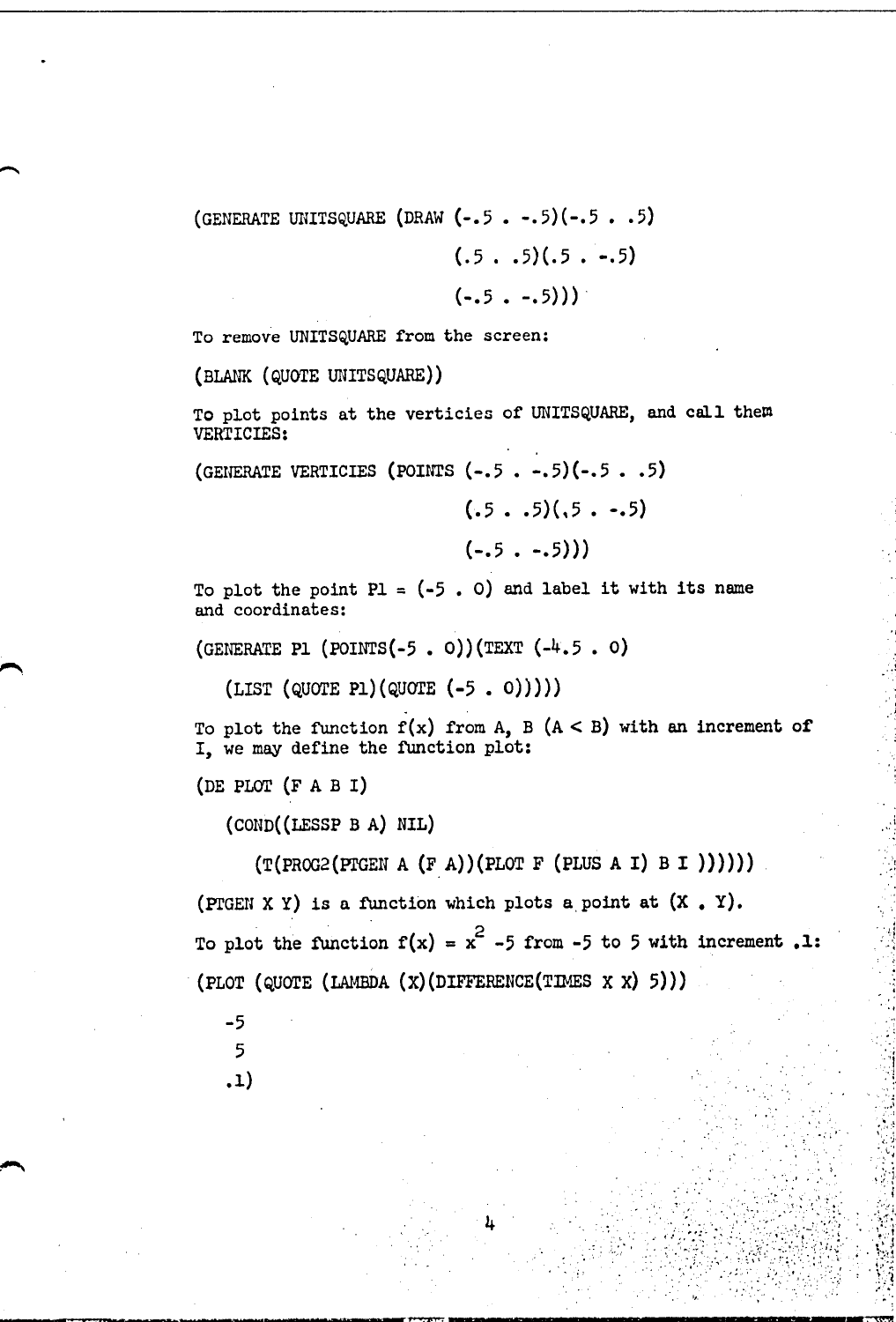# SUMMARY OF DISPLAY FUNCTIONS

# **GLOBAL VARIABLES**

| <b>NAME</b>          | INITIAL VALUE | RANGE        | <b>PURPOSE</b>           |
|----------------------|---------------|--------------|--------------------------|
| <b>DISPVSCALE</b>    | l res. elem.  | arbitrary    | Vertical scale           |
| <b>DISPHSCALE</b>    | 1 res. elem.  | arbitrary    | Horizontal scale         |
| <b>DISPCHSIZ</b>     | 2             | $0$ to $3$   | Character size           |
| <b>DISPLSPACE</b>    | 40 res. elem. | $0$ to $500$ | · Line spacing           |
| <b>DISPINC</b>       | 4 res. elem.  | $1$ to 500   | Line generator increment |
| <b>DISPINTENSITY</b> | 0             | $-4$ to 3    | Display intensity        |
| <b>DISPLL</b>        | 30            | 1 to 100     | Line length              |

# CONTROL FUNCTIONS

(DISPINIT L S) initializes the display. (GENERATE S L) generates a subframe using display functions.  $(BLANK S)$ removes subframe from screen. (UNBLANK S) restores subframe to screen.

(DESTROY S) destroys subframe and recovers its storage.

(RESTART) restarts display after fC,..., S.

5